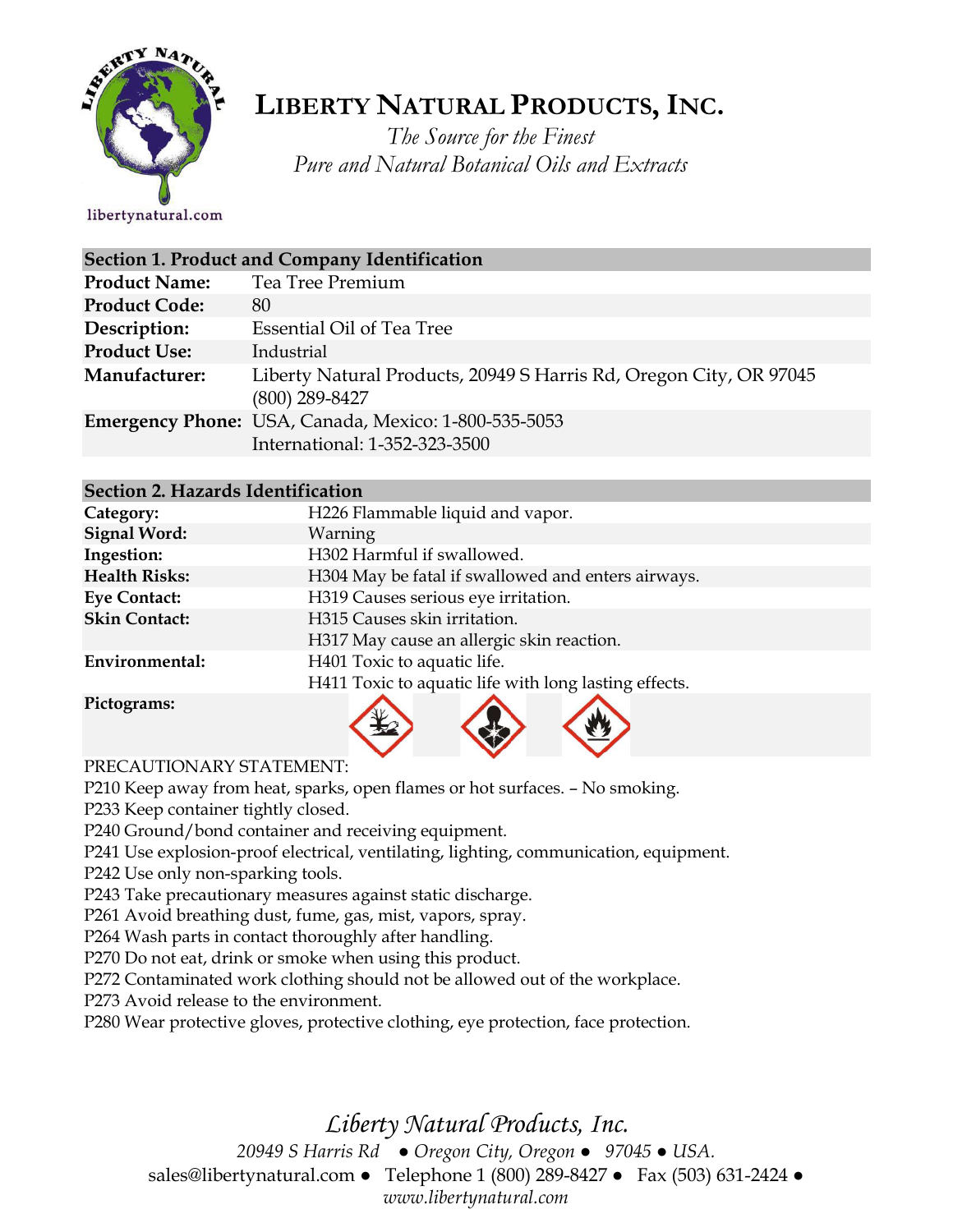| Section 3. Composition and Information on Ingredients |                        |  |
|-------------------------------------------------------|------------------------|--|
| <b>Chemical Name:</b>                                 | Melaleuca Alternifolia |  |
| <b>Physical State:</b>                                | Liquid.                |  |
| $CAS#$ :                                              | 68647-73-4             |  |
| Impurities:                                           | None.                  |  |
| <b>Trade Secret Claim:</b>                            | None.                  |  |

| <b>Section 4. First Aid Measures</b> |                                                                                                                                            |  |
|--------------------------------------|--------------------------------------------------------------------------------------------------------------------------------------------|--|
| Eyes:                                | Rinse opened eye for several minutes under running water. If symptoms<br>persist, consult a doctor.                                        |  |
| <b>Skin Contact:</b>                 | If skin irritation continues, consult a doctor. Immediately wash with<br>water and soap and rinse thoroughly.                              |  |
| Inhalation:                          | Supply fresh air and to be sure call for a doctor. In case of<br>unconsciousness place patient stably in side position for transportation. |  |
| Ingestion in excess:                 | Drink copious amounts of water and provide fresh air. Immediately call a<br>doctor.                                                        |  |
| <b>Emergency Care:</b>               | Contact local emergency provider. For non-emergency, contact<br>primary care provider.                                                     |  |
| PPE:                                 | Gloves, lab coat or uniform, safety glasses, eyewash, safety shower.                                                                       |  |

| <b>Section 5. Fire-Fighting Measures</b>     |                                                                                                                                                                                                                             |                                                       |  |
|----------------------------------------------|-----------------------------------------------------------------------------------------------------------------------------------------------------------------------------------------------------------------------------|-------------------------------------------------------|--|
| Flammability:                                | Flammable.                                                                                                                                                                                                                  |                                                       |  |
| <b>Extinguishing Media:</b>                  | <b>SUITABLE:</b><br><b>NON SUITABLE:</b>                                                                                                                                                                                    | CO2, sand, extinguishing powder<br>Water.             |  |
| <b>Special Fire-Fighting Procedure:</b>      | <b>None</b>                                                                                                                                                                                                                 |                                                       |  |
| <b>Unusual Fire and Explosion Hazards:</b>   | Essential and vegetable oils have the potential to self-<br>heat and contribute to spontaneous combustion when<br>present on fabrics. Caution should be exercised in the<br>storage and launder of fabrics exposed to oils. |                                                       |  |
| <b>PPE and Precautions for Firefighters:</b> |                                                                                                                                                                                                                             | Firemen must wear self-contained breathing apparatus. |  |

| <b>Section 6. Accidental Release Measures</b> |                                                                                                                                                 |  |
|-----------------------------------------------|-------------------------------------------------------------------------------------------------------------------------------------------------|--|
| <b>Personal Precautions:</b>                  | Protective equipment and emergency procedures. Wear protective<br>equipment. Keep unprotected persons away. Keep away from<br>ignition sources. |  |
| <b>Environmental Precautions:</b>             | Do not dispose in sewer or in any natural environment.                                                                                          |  |
| Containment:                                  | Absorb with clay, sand, or other non-combustible material.<br>Prevent entry into waterways, sewers, and confined areas.                         |  |
| Clean Up:                                     | Disposal must be made according to official regulations.                                                                                        |  |

| Section 7. Handling and Storage |                                                                                                                                                                               |  |
|---------------------------------|-------------------------------------------------------------------------------------------------------------------------------------------------------------------------------|--|
| <b>Handling Precautions:</b>    | Store in cool, dry place in tightly closed receptacles. Keep away from heat<br>and direct sunlight. Ensure good ventilation/exhaustion at the<br>workplace. Handle with care. |  |
| <b>Storage Precautions:</b>     | Store in sealed container, Keep away from sources of ignition - No<br>smoking. Take measures to prevent the buildup of electrostatic charge.                                  |  |
| Other:                          | See Section 8                                                                                                                                                                 |  |

## *Liberty Natural Products, Inc.*

*20949 S Harris Rd ● Oregon City, Oregon ● 97045 ● USA.*  sales@libertynatural.com *●* Telephone 1 (800) 289-8427 ● Fax (503) 631-2424 *● www.libertynatural.com*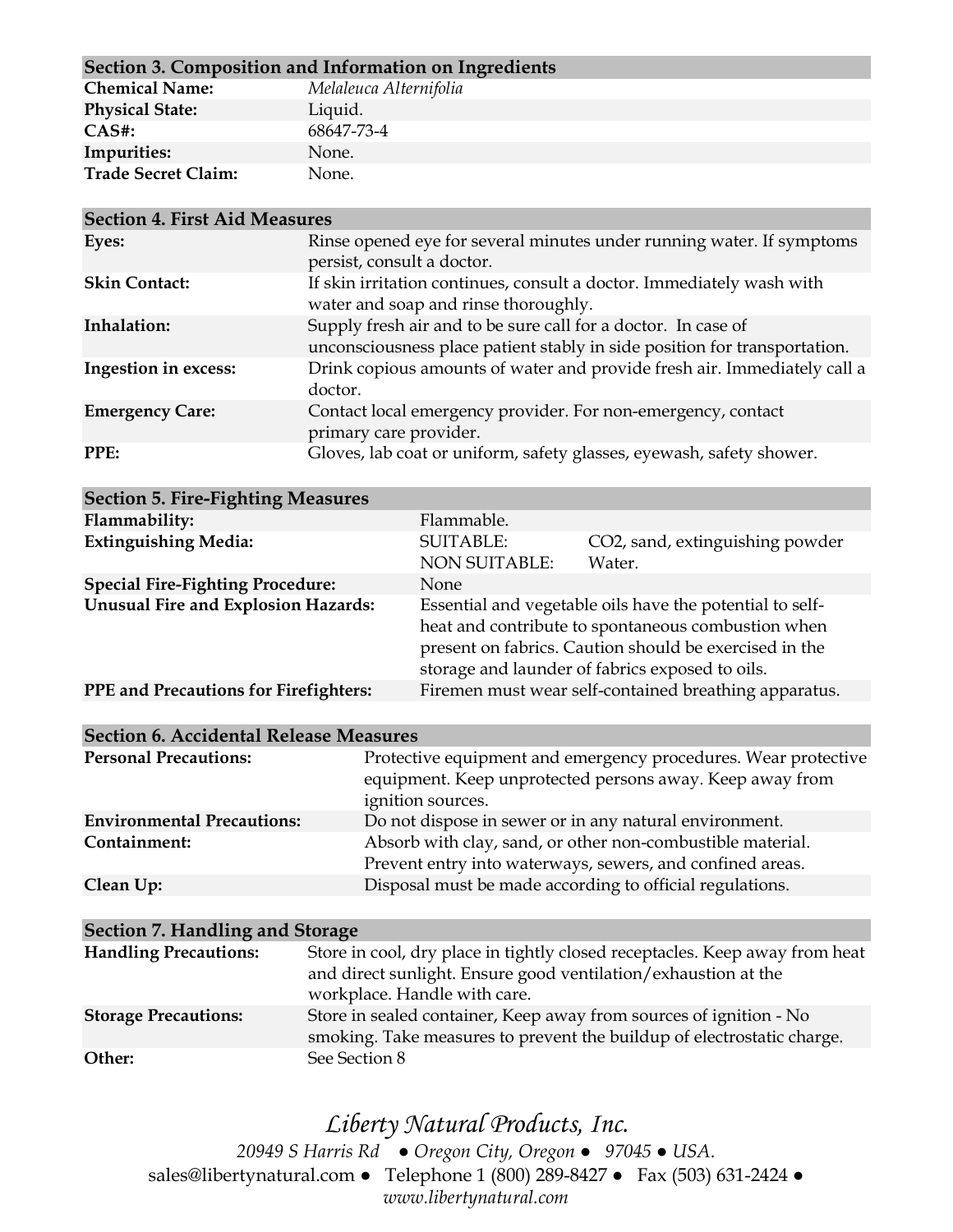#### **Section 8. Exposure Controls/Personal Protection**

| $\sim$ control of Enpression controls and choosing a control of |                                                                   |  |
|-----------------------------------------------------------------|-------------------------------------------------------------------|--|
| <b>Engineering Controls:</b>                                    | Handle in accordance with good industrial hygiene and safety      |  |
|                                                                 | practice. Wash hands before breaks and at the end of workday      |  |
| <b>Respiratory Protection:</b>                                  | Assure a good ventilation of work place.                          |  |
| <b>Hand Protection:</b>                                         | The glove material has to be impermeable.                         |  |
| <b>Eye Protection:</b>                                          | Goggles giving complete protection to eyes. Eyewash               |  |
|                                                                 | bottle with clean water.                                          |  |
| <b>Skin and Body Protection:</b>                                | Clothes for chemical protection to avoid contact.                 |  |
| Ingestion:                                                      | Do not eat, drink and smoke while using.                          |  |
| <b>Industrial Hygiene:</b>                                      | Provide ventilation of the work place to reduce concentrations of |  |
|                                                                 | the vapor and product.                                            |  |
| <b>OSHA Permissible Exposure Limits (PELs):</b>                 | N/A                                                               |  |
| <b>ACGIH Threshold Limit Values:</b>                            | N/A                                                               |  |

**Section 9. Physical and Chemical Properties**

| Appearance:                                  | Colorless to pale yellow or very pale olive-green |  |
|----------------------------------------------|---------------------------------------------------|--|
| Upper/Lower Flammability: N/A                |                                                   |  |
| Odor:                                        | Warm-spicy, aromatic-terpenic                     |  |
| <b>Vapor Pressure:</b>                       | N/A                                               |  |
| <b>Odor Threshold:</b>                       | N/A                                               |  |
| <b>Vapor Density:</b>                        | N/A                                               |  |
| pH:                                          | N/A                                               |  |
| <b>Relative Density:</b>                     | N/A                                               |  |
| <b>Melting Point:</b>                        | N/A                                               |  |
| <b>Freezing Point:</b>                       | N/A                                               |  |
| Solubility:                                  | Insoluble                                         |  |
| Initial Boiling Point and Boiling Range: N/A |                                                   |  |
| <b>Flash Point:</b>                          | 129.2°F / 54°C                                    |  |
| <b>Evaporation Rate:</b>                     | N/A                                               |  |
| <b>Flammability Category:</b>                | N/A                                               |  |
| <b>Partition Coefficient:</b>                | N/A                                               |  |
| Auto-ignition Temperature: 485.6°F / 252°C   |                                                   |  |
| Decomposition Temperature: N/A               |                                                   |  |
| Viscosity:                                   | N/A                                               |  |
| <b>Specific Gravity:</b>                     | 0.89                                              |  |
|                                              |                                                   |  |

| Section 10. Stability and Reactivity |                                                                        |  |
|--------------------------------------|------------------------------------------------------------------------|--|
| Stability:                           | Stable under normal circumstances. Avoid heat and ignition sources.    |  |
| Avoid:                               | Heat, flames, sparks.                                                  |  |
| Incompatibility:                     | Water, alcohols, strong bases, amines, acids, strong oxidizing agents. |  |
| Hazardous Byproducts:                | Carbon monoxide and carbon dioxide.                                    |  |
| Other:                               | None.                                                                  |  |

| Section 11. Toxicological Information    |                                        |
|------------------------------------------|----------------------------------------|
| <b>Toxicological and Health Effects:</b> | N/A                                    |
| <b>Likely Routes of Exposure:</b>        | Eyes, nose, mouth, skin.               |
| Signs and Symptoms of Exposure:          | See Section 2. Hazards Identification. |

*Liberty Natural Products, Inc. 20949 S Harris Rd ● Oregon City, Oregon ● 97045 ● USA.*  sales@libertynatural.com *●* Telephone 1 (800) 289-8427 ● Fax (503) 631-2424 *● www.libertynatural.com*